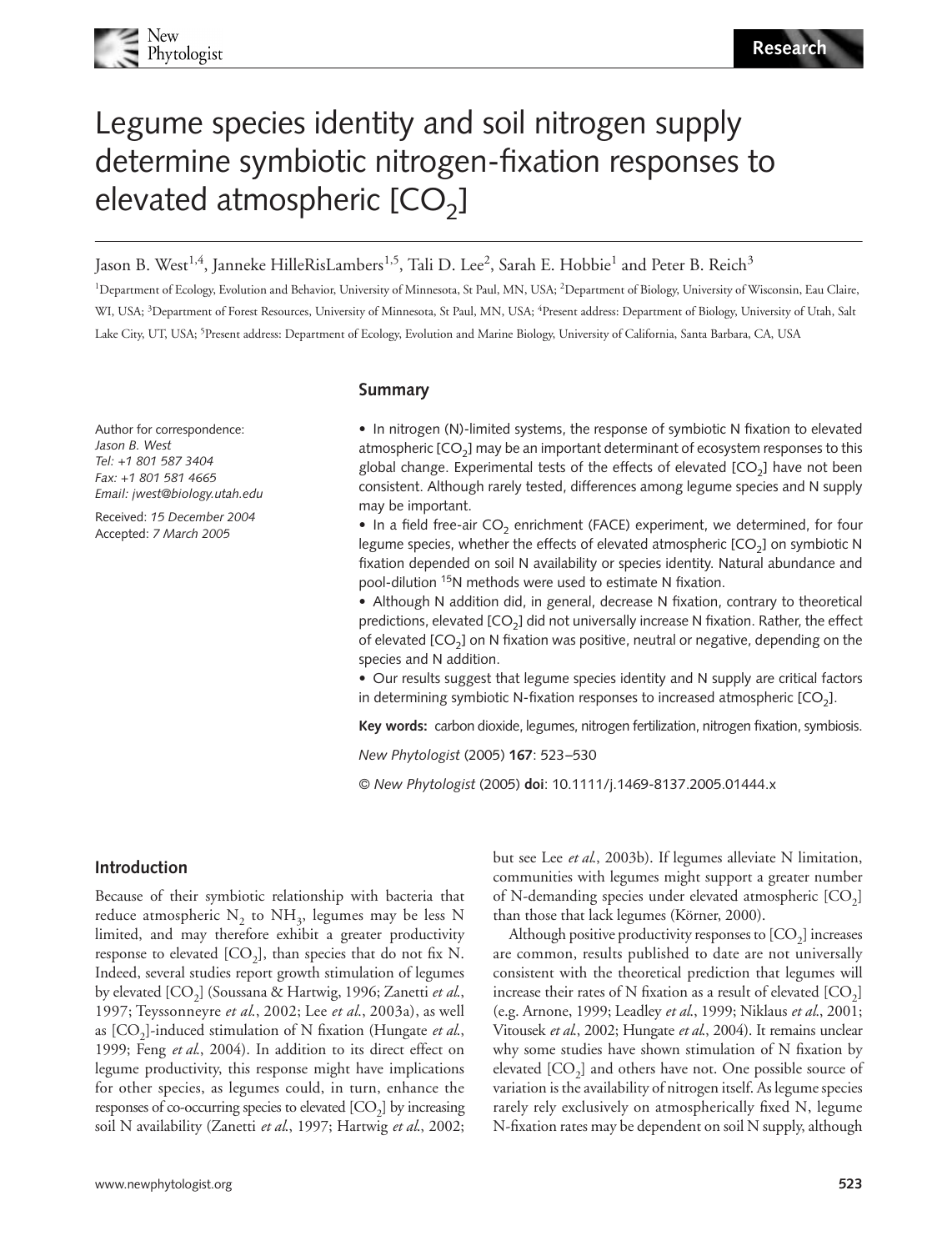N fixation may not necessarily be reduced by N addition (Pearson & Vitousek, 2001).

A second source of variation in legume response to atmospheric  $[CO<sub>2</sub>]$  might be differences among legume species. Although the importance of species differences to ecosystem processes is widely recognized (Wedin & Tilman, 1990; Hobbie, 1992; Hooper & Vitousek, 1997; Hooper & Dukes, 2004), little attention has been paid to potential differences among legume species in their response to environmental change (but see Leadley *et al*., 1999). If species vary in their relative reliance on soil N, its availability might modulate the legume response to [CO2] (Høgh-Jensen & Schjoerring, 1997; Lee *et al*., 2003a). In addition, legume–rhizobium relationships can be highly species-specific, and fixation rates can be strongly dependent on both legume species and bacterial strain (Shabayev *et al*., 1996; Provorov & Tikhonovich, 2003). If legumes differ in their N requirements and relationships with N-fixing bacteria, these species could exhibit a range of dependence on bacterial N fixation. In N-limited, legume-rich plant communities, such as grasslands and savannas, these differences might also contribute to compositional shifts over time as the ecosystem N availability changes. To our knowledge, in spite of its potential importance to ecosystem responses, there have been few attempts to compare the N-fixation responses of multiple legume species to elevated  $[CO<sub>2</sub>]$  or N. In this study we employed  $\delta^{15}N$  natural abundance and  $^{15}N$  pool-dilution methods to determine whether the response of symbiotic N fixation to N availability and atmospheric  $[CO<sub>2</sub>]$  varied among four prairie legume species. If the N-fixation response to elevated  $[CO<sub>2</sub>]$  differs across species, and with N availability, we would expect to see evidence of that in plant performance. Therefore, we also determined whether the above-ground productivity of these four species responded in a similar manner as N fixation to these global change factors.

#### **Materials and Methods**

#### Experimental design

This study was conducted within a larger experiment (BioCON; [http://www.lter.umn.edu/biocon;](http://www.lter.umn.edu/biocon) see Reich *et al*., 2001a) located at the Cedar Creek Natural History Area in east central Minnesota, MN, USA (lat 45° N; long 93° W). BioCON has been designed to address the interacting effects of biodiversity, elevated atmospheric  $[CO_2]$ , and N fertilization on grassland ecosystem function. Briefly, it consists of six 20-m diameter 'rings' – three at ambient  $[CO_2]$  (368 µmol mol<sup>-1</sup>) and three at elevated [CO<sub>2</sub>] (560 µmol mol<sup>-1</sup>) – using a free-air CO<sub>2</sub> enrichment (FACE) system (Lewin et al., 1994). Each ring contains 61 individual  $2 \times 2$  m plots. Half of those plots, selected at random, receive the equivalent of 4 g of N ( $NH_4NO_3$ ) m<sup>-2</sup> yr<sup>-1</sup>. We employed the subset of plots planted in monoculture of this larger experiment for our study (two plots of each species per combination of  $[CO<sub>2</sub>]$ 

and N levels). Seeds of each species were planted in 1997, and treatments were initiated in 1998. The four legume species studied were *Amorpha canescens* Pursh, *Lespedeza capitata* Mich., *Lupinus perennis* L., and *Petalostemum villosum* Nutt. [= *Dalea villosa* (Nutt.) Spreng.]. Species hereafter are referred to by genus only. The other species in the experiment include four species each of  $C_3$  non-leguminous forbs,  $C_3$  grasses, and  $C_4$  grasses. These non-legumes were used to provide a nonfixing reference value for the  $\delta^{15}N$  estimation of N fixation (as described in  $\delta^{15}$ N analyses).

The experimental design was a split-plot, with  $[CO<sub>2</sub>]$ treatment as the main-plot factor and ring as the subplot. Except where stated otherwise, data were analysed by using a split-plot, mixed model analysis of variance (ANOVA) (ring as random effect;  $[CO_2]$ , N and species as fixed effects), and were transformed as necessary to meet the assumptions of ANOVA. All analyses were performed by using SAS for Windows (version 8.02; The SAS Institute, Cary, NC, USA).

#### $\delta^{15}$ N analyses

In June 2002, green leaves of all legume species and all reference plants were collected, dried, ground to a fine powder and analysed for total N and  $\delta^{15}N$  (ThermoFinnigan Delta Plus mass spectrometer; Kansas State University Stable Isotope Mass Spectrometry Laboratory, Manhattan, KS, USA).  $\delta^{15}$ N is expressed as 'per mil' relative to atmospheric N<sub>2</sub>  $[(R_{\text{sample}}/R_{\text{standard}}-1) \times 1000, \text{ where R is the ratio of }^{15}N : 14N,$ and the concentration of atmospheric <sup>15</sup>N is 0.366%]. These data permitted an estimation of the percentage of leaf N that originated from soil pools vs the amount that is obtained from atmospheric N via rhizobial N fixation (Shearer & Kohl, 1991). Our approach followed that described by Shearer & Kohl (1991, see also Handley & Scrimgeour, 1997), where the proportion of N derived from the atmosphere (Ndfa) is:

$$
Ndfa = \frac{\delta^{15}N_{\text{soil-derived N}} - \delta^{15}N_{N\text{-fixing plant}}}{\delta^{15}N_{\text{soil-derived N}} - \delta^{15}N_{\text{fixed N}}}
$$

Non-legume species with similar growth forms growing in the same soil as the legume of interest were used to estimate  $\delta^{15}N_{\rm soil-derived\ N}.$  Thus, a central assumption of this method is that the  $\delta^{15}N$  of the non-legume species is an accurate representation of soil-derived N in the legumes. Because we lack detailed knowledge of soil N preferences of these species, our estimate of soil-derived N was therefore obtained from a mean  $\delta^{15}N$  of all of the other 12 non-leguminous species in monoculture in each treatment combination ([ $CO<sub>2</sub>$ ] and N). Although the species in this experiment are relatively similar morphologically (all herbaceous perennials), this potentially introduces error by including species that are significantly different from the legumes in terms of rooting patterns and N preferences. Therefore, we also present the variation in the non-legume  $\delta^{15}N$  values and evaluate the effect of that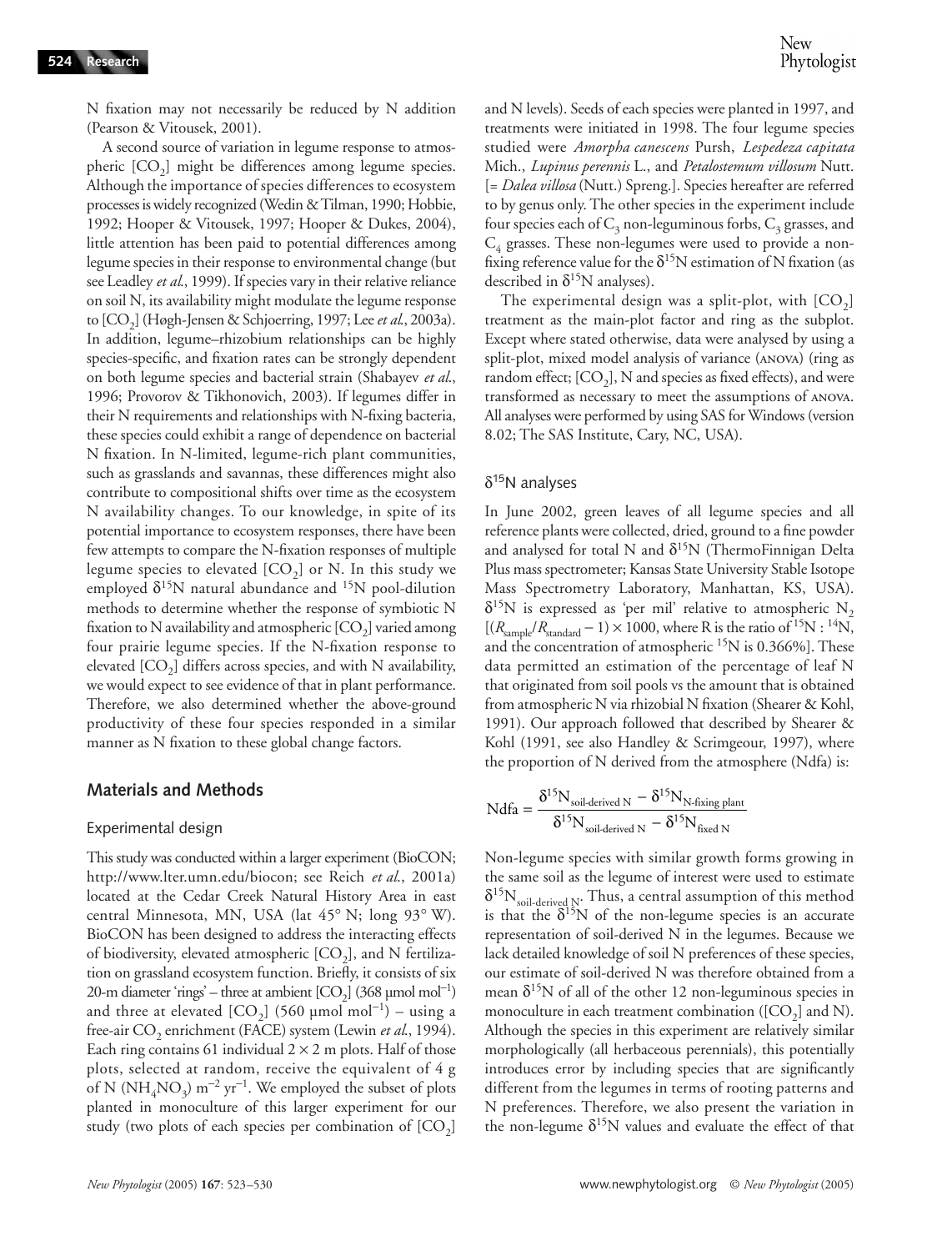The  $\delta^{15}N$  of N derived from fixation ( $\delta^{15}N_{\text{fixed }N}$  or '*B*value') can be depleted more than atmospheric  $\delta^{15}N$  (= 0) and is often between −1 and −2‰ (Shearer & Kohl, 1991). This depletion is attributed to discrimination against the heavier isotope during N fixation and transfer to the plant. Therefore, an additional uncertainty associated with all studies that employ this method is the extent to which  $15N$  is being discriminated against during the fixation of N by bacteria and its subsequent transfer to the plant. Because we did not quantify *B*-values, we set this parameter for each species to the most negative  $\delta^{15}N$  obtained for all N-fixing plant species (Eriksen & Høgh-Jensen, 1998; Riffkin *et al*., 1999; Hansen & Vinther, 2001). As in all studies that use this approach, this estimate of the *B*-value makes the explicit assumption that at least one individual is receiving 100% of its N from fixation, making these estimate of Ndfa potentially inflated if no individuals sampled rely on only atmospheric sources. We then used a bootstrapping approach to determine how uncertainty in the value of *B* would affect the significance of  $[CO_2]$ , N, species identity and their interactions in our models. We first constructed a normal distribution of *B*-values from published sources for agricultural and nonagricultural species (see Fig. 1 and the Appendix for references). These *B*-values were obtained from greenhouse experiments typically with known inocula and represent a distribution of *B*-values that are potentially valid for the species used in our experiment. This distribution was constrained for each species, such that the Ndfa was never greater than one (i.e. 100% N from fixation), by truncating the upper end of the *B*-value distribution at the minimum (most negative)  $\delta^{15}N$  value observed for that species.



**Fig. 1** Distribution of *B*-values obtained from published studies (*n* = 58; see the Appendix for sources).

We then used resampling to determine how uncertainty in B affected the parameter estimates. For each bootstrap run we randomly sampled four *B*-values (one for each species) from the normal distribution constructed from literature values, and calculated Ndfa for all plots based on these speciesspecific *B*-values. Next, we used a mixed-model ANOVA to test for the effects of  $[CO_2]$ , N, and species on N fixation. This procedure was repeated 1000 times. We report the proportion of bootstraps that resulted in significant (*P <* 0.05) treatment effects.

The fertilizer N had an enriched  $^{15}N$  signature (0.3850) atom%  $15N$ ) that was evident in all plants treated with elevated N. The use of the average reference plant to estimate soil  $\delta^{15}$ N across N treatments incorporates this signal and allows direct comparisons to be made of N fixation between N treatments by using the 'natural abundance' method. Because of this enrichment, we were also able to calculate the proportion of N derived from fixation and from the fertilizer for the elevated N treatment by using a 15N pool-dilution method in the elevated N treatment (Danso *et al*., 1993; Blumenthal & Russelle, 1996; Lee *et al*., 2003a). The estimate of Ndfa by this pool-dilution method agreed well with the value obtained by using the natural abundance method  $(R^2 = 1, \text{slope} = 1.05,$ data not presented).

#### Plant productivity

Within each plot, above- and below-ground biomass was harvested in June and August of 2002. Above-ground biomass was estimated by clipping  $0.1-m^2$  plots and weighing the dried biomass. Litter (the previous year's growth) was sorted from the current year's production and weighed separately. We report here the above-ground productivity results from 2002 to determine whether there was any relationship between our estimates of N fixation and productivity. As these species vary substantially in their phenology, and dead biomass can be lost between harvests, we analysed and report the peak aboveground biomass by plot.

#### **Results**

The legume species exhibited a range of  $\delta^{15}N$  values. The lowest values observed by species (i.e. the species-specific *B*-values) were: *Amorpha*, −1.2‰; *Lespedeza*, −2.1‰; *Lupinus*, −1.7‰; and *Petalostemum*, −1.0‰. Estimates of soil-derived  $\delta^{15}$ N values for each treatment (mean  $\pm$  1 SE), based on the 12 non-leguminous species, were:  $0.0\% \pm 0.1$  (ambient CO<sub>2</sub> – ambient N), 0.6‰ ± 0.3 (elevated CO<sub>2</sub> – ambient N), 41.1‰ ± 2.4 (ambient  $CO_2$  – elevated N), and 39.3‰ ± 3.7 (elevated  $CO<sub>2</sub>$  – elevated N). In order to evaluate the effect of variation in these estimates of soil-derived N, we calculated the Ndfa value based on the mean soil-derived  $\delta^{15}N$  value minus 1 SE and then on the mean plus 1 SE for each treatment combination. This resulted in an overall divergence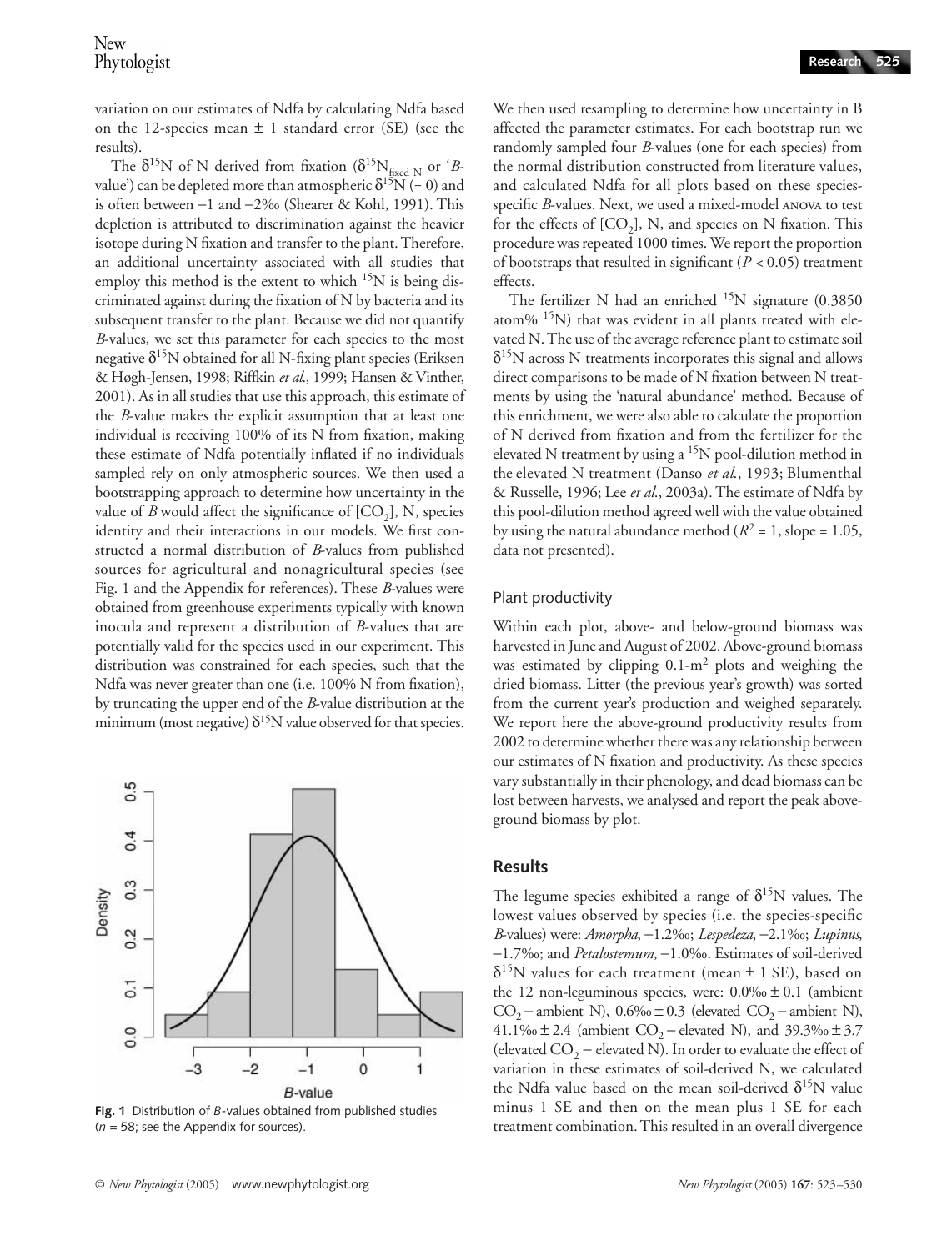

**Fig. 2** Proportion of leaf N derived from atmospheric N<sub>2</sub> fixation in legumes grown at ambient and elevated atmospheric  $[CO<sub>2</sub>]$  and N (data shown are the least-squares means + 1 standard error). Ambient  $[CO<sub>2</sub>]$ , black bars; elevated  $[CO<sub>2</sub>]$ , grey bars. Values are based on species-specific  $\delta^{15}N$  values for N derived from the atmosphere, a δ15N value derived from 12 other non-leguminous species in the each of the four treatment combinations for N derived from soil, and legume leaf δ15N. See Table 1 for statistical analysis. Ndfa, proportion of N derived from the atmosphere.

from our mean Ndfa estimate of approx.  $\pm$  0.02. Leaf N concentration also varied significantly among species  $(F_{3,11} =$ 6.89, *P* = 0.008), but did not respond to the treatment with [CO2] or N (N% ± 1 SE: *Amorpha*, 2.1 ± 0.1; *Lespedeza*, 1.8 ± 0.1; *Lupinus*, 1.4 ± 0.1; *Petalostemum*, 1.9 ± 0.1).

The Ndfa exhibited a complex, three-way interactive response to species identity, atmospheric  $[CO<sub>2</sub>]$  and N fertilization in this experiment (Fig. 2, Table 1). There was a significant decrease in Ndfa with N fertilization across species. However, the effect of  $[CO_2]$  depended strongly on both N fertilization and species identity. Within the ambient N treatment, *Amorpha* and *Lespedeza* showed increases in Ndfa with elevated [CO<sub>2</sub>], whereas *Lupinus* and *Petalostemum* showed decreases. The addition of N altered the species responses to [CO<sub>2</sub>], such that the *Amorpha* Ndfa decreased with increased  $[CO<sub>2</sub>]$  under N fertilization and the other three species exhibited little or no response to elevated  $[CO<sub>2</sub>]$ .

Our bootstrap analysis indicated that the estimates of Ndfa based on  $\delta^{15}N$  natural abundance values were sensitive to the estimates of  $\delta^{15}N$  fractionation during N fixation (the *B*-value) when growing in <sup>15</sup>N unlabeled soils (i.e. during the ambient N treatment). However, when incorporating the uncertainty of this *B*-value into our model fitting, we still observed significant higher-order interactions between species

Table 1 Results of a mixed-model analysis of variance (ANOVA) of the effects of species,  $[CO<sub>2</sub>]$  and nitrogen treatments on the proportion of leaf N derived from the atmosphere

| Source                          | F-value (degrees of freedom) | P       |
|---------------------------------|------------------------------|---------|
| [CO <sub>2</sub> ]              | 0.00(1,4)                    | 0.993   |
| N                               | 42.79 (1,11)                 | < 0.001 |
| $[CO_{2}] \times N$             | 0.41(1,11)                   | 0.537   |
| Species                         | 2.52(3.11)                   | 0.112   |
| $[CO2] \times species$          | 4.87(3.11)                   | 0.022   |
| $N \times$ Species              | 0.76(3,11)                   | 0.537   |
| $[CO2] \times N \times$ species | 4.60(3,11)                   | 0.025   |
|                                 |                              |         |

Analysis was based on  $\delta^{15}$ N of four prairie legume species and 12 non-leguminous species grown at ambient (368 µmol m<sup>−</sup>2 s<sup>−</sup>1) and elevated (560 µmol m<sup>-2</sup> s<sup>-1</sup>) [CO<sub>2</sub>] and ambient and elevated (+4 g of N m<sup>-2</sup> yr<sup>-1</sup>) N.

**Table 2** Results of bootstrap analysis of the sensitivity of the proportion of N derived from the atmosphere (Ndfa) to variation in the δ15N of atmospherically fixed N (equivlant to the *B*-value; see the Materials and Methods for a detailed explanation of the analysis)

| Bootstrap                                                       | $[CO2] \times$ | $N \times$   | $[CO2] \times N \times$ |
|-----------------------------------------------------------------|----------------|--------------|-------------------------|
|                                                                 | species        | species      | species                 |
| All samples<br>When three-way interaction<br>is not significant | 0.85<br>0.64   | 0.55<br>0.76 | 0.70                    |

Values represent the proportion of runs with significant interactions in a mixed-model analysis of variance (ANOVA) from 1000 bootstraps. Across all runs,  $\approx$  95% resulted in significant interactions with species.

and treatments in more than 95% of the bootstrap runs (see Table 2). This suggests that the variation observed in leume leaf  $\delta^{15}N$  is consistent with interactive, species-specific responses of N fixation to elevated atmospheric  $[CO<sub>2</sub>]$  and N addition.

The above-ground productivity of legumes depended on species identity, atmospheric  $[CO<sub>2</sub>]$ , and their interaction (Fig. 3). N addition did not have a significant effect on productivity for these legume species and there were no other significant interactions (see Table 3 for ANOVA results). The variation in  $[CO<sub>2</sub>]$  response was apparently caused by the much larger response of *Lespedeza* to elevated [CO<sub>2</sub>] than that of the other three species.

#### **Discussion**

We observed surprising species-specific responses of legume symbiotic N fixation to elevated  $[CO<sub>2</sub>]$  and N addition which were not consistent with theoretical predictions that N fixation should generally increase with increased atmospheric  $[CO<sub>2</sub>]$  and decrease with increased soil N availability (Vitousek *et al*., 2002). A number of previous studies have observed the stimulation of legume biomass production with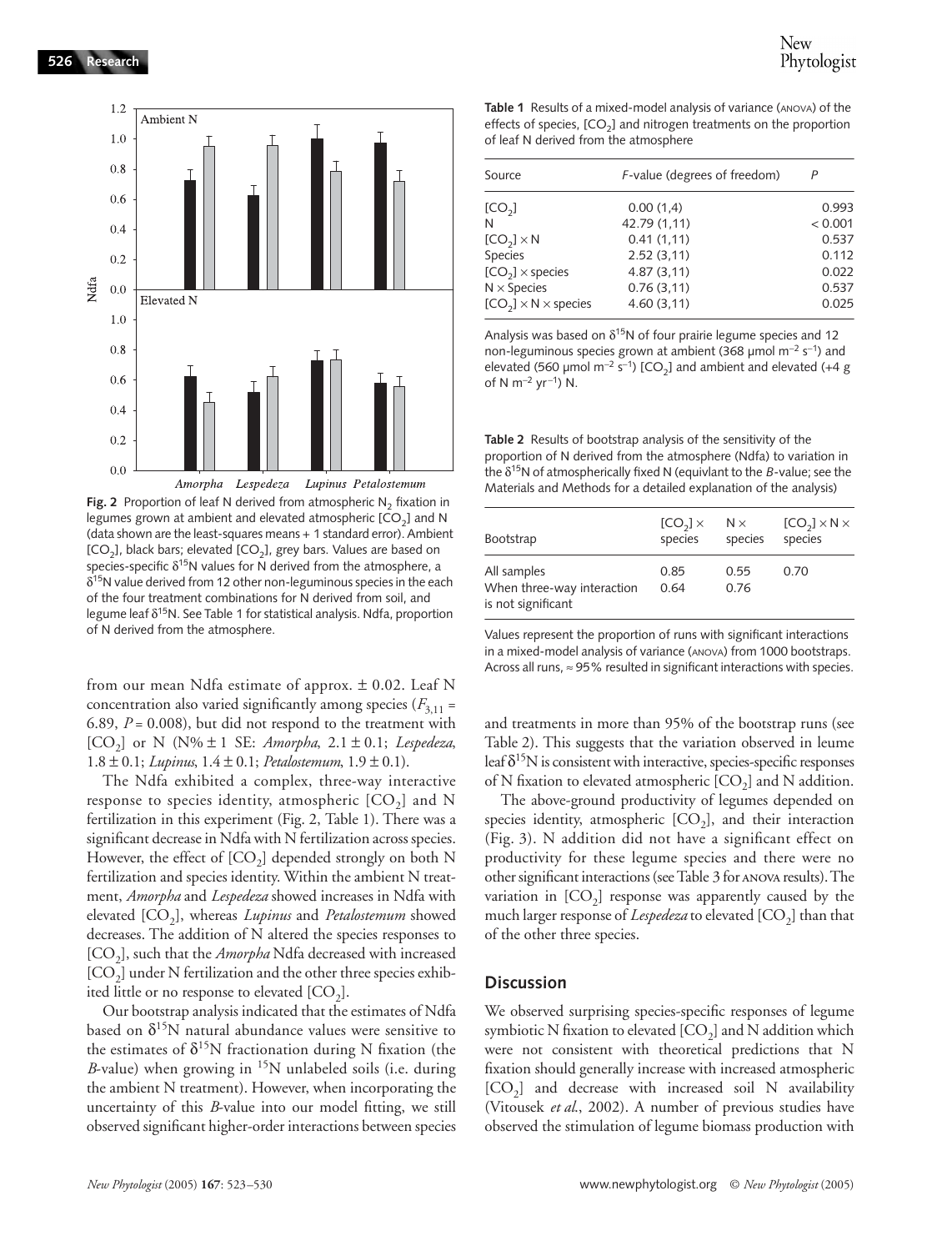

**Fig. 3** Peak above-ground biomass of legumes grown at ambient and elevated atmospheric  $[CO<sub>2</sub>]$  and N (data shown are the least-squares means + 1 standard error). Ambient  $[CO_2]$ , black bars; elevated [CO<sub>2</sub>], grey bars. Values are based on harvests from June and August and represent the production from that year only. See Table 3 for statistical analysis.

**Table 3** Results of a mixed-model analysis of variance (ANOVA) of the effects of species,  $[CO<sub>2</sub>]$  and nitrogen treatments on legume productivity

| Source                          | F-value (degrees of freedom) |       |  |
|---------------------------------|------------------------------|-------|--|
| [CO <sub>2</sub> ]              | 10.29(1,4)                   | 0.033 |  |
| N                               | 1.47(1.12)                   | 0.249 |  |
| $[CO2] \times N$                | 1.71(1.12)                   | 0.215 |  |
| Species                         | 7.02(3.12)                   | 0.006 |  |
| $[CO2] \times Species$          | 6.02(3.12)                   | 0.010 |  |
| $N \times$ Species              | 0.18(3,12)                   | 0.906 |  |
| $[CO2] \times N \times$ Species | 0.35(3.12)                   | 0.787 |  |

Analysis was based on the peak above-ground biomass production of four prairie legume species grown at ambient (368 µmol  $m^{-2}$  s<sup>-1</sup>) and elevated (560 μmol m<sup>-2</sup> s<sup>-1</sup>) [CO<sub>2</sub>] and at ambient and elevated (+4 g of N m<sup>-2</sup> yr<sup>-1</sup>) N.

elevated atmospheric  $[CO_2]$ , especially when N is probably limiting plant growth, suggesting a stimulation of N fixation by elevated  $[CO_2]$  (Poorter & Navas, 2003). Resourceoptimization models also predict stimulatory effects of elevated  $[CO_2]$  on N fixation (Vitousek & Field, 1999; Vitousek *et al*., 2002). However, they do not address the potential for individual legume species to vary in their responses. For example, Vitousek *et al*. (2002) adapted a resource-optimization model (MEL; Rastetter & Shaver, **Research 527**

1992) and predicted that plants should fix N under conditions where it is less costly than soil N uptake (the cost of N fixation is estimated to be  $\approx 8$  g of C per g of N). This model estimates N uptake costs in terms of unrealized C gain from not allocating resources to photosynthesis. The conditions that favor N fixation in this model are those that represent a high return on investment in C gain, a low return on investment in soil N acquisition, or a low cost of resources required for N fixation, and include elevated  $[CO<sub>2</sub>]$ concentrations (high return), low soil N (low return), open plant canopies (high return), soil well exploited by roots (low return), and high availabilities of other soil resources, such as P (low cost of these resources; Vitousek *et al*., 2002). Several of these conditions are met in the elevated  $[CO<sub>2</sub>]$  treatment in our experiment. The increase in N fixation observed for Lespedeza in response to elevated  $[CO<sub>2</sub>]$  is consistent with model predictions and many previous experimental findings; the lack of response in the other three species is not. The degree of response across species to elevated  $[CO<sub>2</sub>]$  appeared to be greater under ambient N conditions compared to elevated N, although the direction of response was not consistent across species. Phosphorus availability often limits symbiotic N fixation (Pearson & Vitousek, 2002; Uliassi & Ruess, 2002), and may play a role in this experiment. Although previous work has shown that P availability does not generally limit plant productivity at Cedar Creek (Tilman, 1984, 1987), legumes did increase in abundance in response to non-N nutrient addition (including P) within herbivore exclosures (Ritchie & Tilman, 1995). Interestingly, their responses were species-specific in that experiment (e.g. within exclosures *Lespedeza* actually declined upon nutrient addition). Although these interactions are beyond the scope of the current study, it remains possible that P availability limited the responses of some species to elevated  $[CO<sub>3</sub>]$ .

There are several reasons why symbiotic N fixation of legumes may respond to elevated  $[CO<sub>2</sub>]$  and N in a speciesspecific manner. Variation among species in photosynthetic responses to changes in resource availability, the efficiencies of the bacterial symbionts, inherent reliance on fixed vs soil N, or differences among species in requirements for other resources, might explain interspecific variation in response to  $[CO<sub>2</sub>]$  or N. Increased plant C uptake (photosynthesis) in response to elevated  $[CO_2]$  should simultaneously increase N demand and C supply for N fixation, resulting in the stimulation of N fixation. A lack of photosynthesis response to elevated  $[CO<sub>2</sub>]$  could explain a lack of the N-fixation response. However, all four species in this study showed an increased rate of photosynthesis in response to elevated  $[CO<sub>2</sub>]$  in 2002 (T. D. Lee, unpublished), suggesting species-specific variation in the photosynthetic response does not explain the observed variation in N fixation. It is worth noting that earlier in the BioCON experiment, *Lupinus* increased N fixation in response to elevated [CO<sub>2</sub>] (Lee *et al.*, 2003a). However, this enhancement was not repeated in the present study. It is not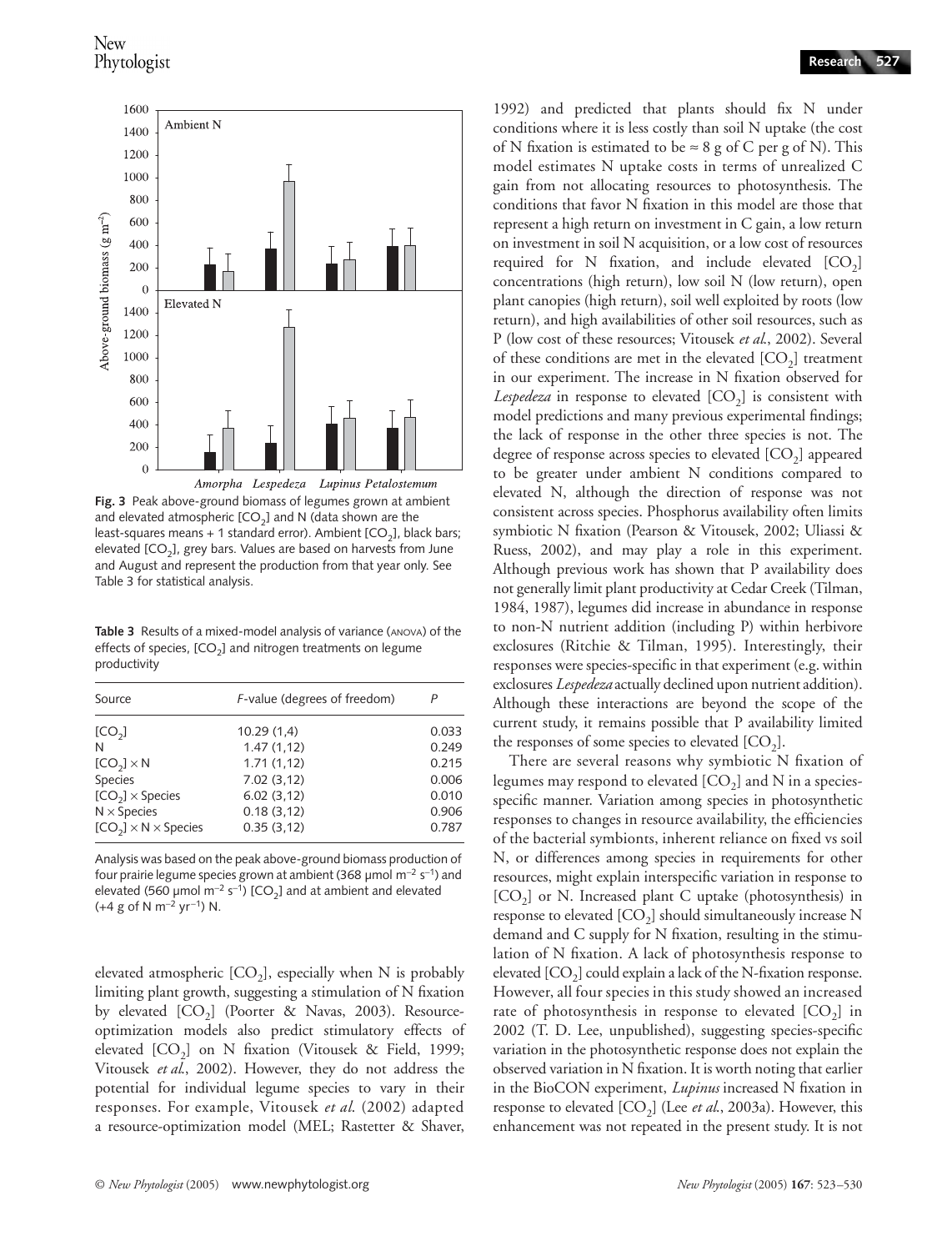clear why our results differed from that study for *Lupinus* and may indicate a temporal component to species responses to these changes (Sabo, 2003; Hungate *et al*., 2004).

Because both the plant and bacterial genotype can affect the rates of N fixation in these symbioses (Popescu, 1998; Burdon *et al*., 1999; Provorov & Tikhonovich, 2003), another hypothesis is that the non-responsive species lacked their ideal bacterial symbiont and therefore were maintaining a relatively inefficient symbiosis that was relatively unresponsive to environmental changes. Any change in atmospheric  $[CO<sub>2</sub>]$ , and therefore potentially C supply to the rhizobia or N supply to the plant, would therefore not necessarily result in changes in N fixation. This hypothesis, however, is inconsistent with the high proportion of N obtained from fixation for all four species under ambient N conditions. It also does not explain a decline in N fixation with elevated atmospheric  $[CO<sub>2</sub>]$ . As symbiotic N fixation is a mutalistic exchange between plants and bacteria, it is also possible that variation among plant species in their ability to control the outcome of the interaction (i.e. sanction rhizobia; Kiers *et al*., 2003) could help to explain the variation we observed among species. Perhaps as conditions change (e.g. increased C or N supply), certain plant species are not able to efficiently 'sanction' poorly performing rhizobia, or 'reward' those performing well (Burdon *et al*., 1999), resulting in a mutualism that is unresponsive to changes in resource availability.

Symbiotic N-fixation relationships can be grouped based on the morphology of the nodule formed and the compounds that are exported to the plant. *Lespedeza* has determinate 'desmodioid' nodules that export ureides, whereas the other three species have indeterminate nodules that export amides (Sprent, 2001). Although *Lespedeza* appeared to show the strongest and most predictable response to treatments, the other three species varied in their response to the treatments. Stimulation of N fixation in legumes with both indeterminate (Luscher *et al*., 2000) and determinate (Ofosubudu *et al*., 1995) nodules has been reported, making this dichotomy unlikely to explain the observed pattern. Our results do, however, argue for larger studies, which encompass the major variation among legumes in nodule morphology and activity, in order to understand the patterns of response to global change of symbiotic N fixation. Rapid progress is being made in understanding the evolution and phylogenies of legume species (Sprent, 2001; 2002; Doyle & Luckow, 2003), so there is great potential for future syntheses of N-fixation responses to global change in a phylogenetic and evolutionary context.

The annual addition (that started in 1998) of N, in this study, stimulated *in situ* net N mineralization in the legume plots by 39% and 71% in 2002 and 2003, respectively (data not presented), supporting our assumption that added N would increase soil N availability. The observed decline of N derived from fixation overall with this greater N supply was consistent with resource-optimization models which suggest that increased soil N availability increases the return on investment in soil uptake relative to N fixation (Vitousek *et al*., 2002).

With our estimates of Ndfa and N in above-ground legume biomass we can calculate the total amount of atmospherically derived N in the above-ground tissue. Although subject to certain errors (e.g. heterogeneity in N concentration among tissues), this calculation revealed similar patterns as those observed in Ndfa and tended to exaggerate the apparent advantage of *Lespedeza* (results not presented). This suggests a competitive advantage for *Lespedeza* over the other three species under conditions of elevated  $[CO<sub>2</sub>]$ . This interpretation, however, does not take into account investment in belowground productivity and the amount of N in those tissues. We presented above-ground biomass because it most clearly represents annual productivity. Good estimates of root life span for these species are lacking, and because life span can vary among species with similar growth forms (e.g. West *et al*., 2003), below-ground biomass may not directly reflect belowground productivity. It is worth noting that below-ground biomass differs among these species and exhibits fairly strong species-specificity in response to elevated  $[CO<sub>2</sub>]$  that does not necessarily match what is observed above ground (e.g. *Lupinus* below-ground biomass increased substantially in response to elevated [CO<sub>2</sub>]; Reich et al., 2001b; P. B. Reich, unpublished), suggesting complex patterns of whole-plant response to the treatments.

Although we do not yet have a detailed, mechanistic understanding of the observed species-specificity of responses, it is clear that the N-fixing symbiotic relationships between plants and bacteria will not respond to environmental change in the same manner across species. This conclusion presents an important challenge in attempts to predict ecosystem responses to environmental change, as species identity may be an important factor controlling the response of N fixation to global change.

#### **Acknowledgements**

The authors gratefully acknowledge Feike Dijkstra for some of the 15N data. Isotope analyses were provided by SIMSL, Kansas State University. Susan Barrott, Jared Trost and the Cedar Creek interns helped with data collection. JBW thanks Michael Russelle and Peter Graham for useful discussions on N fixation. The US Department of Energy and the National Science Foundation (NSF) Long-Term Ecological Research (DEB-0080382) and Biocomplexity (DEB-0322057) programs provided funding. A postdoctoral fellowship from the University of Minnesota Department of EEB supported JBW.

#### **References**

**Arnone JA. 1999.** Symbiotic N-2 fixation in a high Alpine grassland: effects of four growing seasons of elevated CO2. *Functional Ecology* **13**: 383–387.

**Blumenthal JM, Russelle MP. 1996.** Subsoil nitrate uptake and symbiotic dinitrogen fixation by alfalfa. *Agronomy Journal* **88**: 909–915.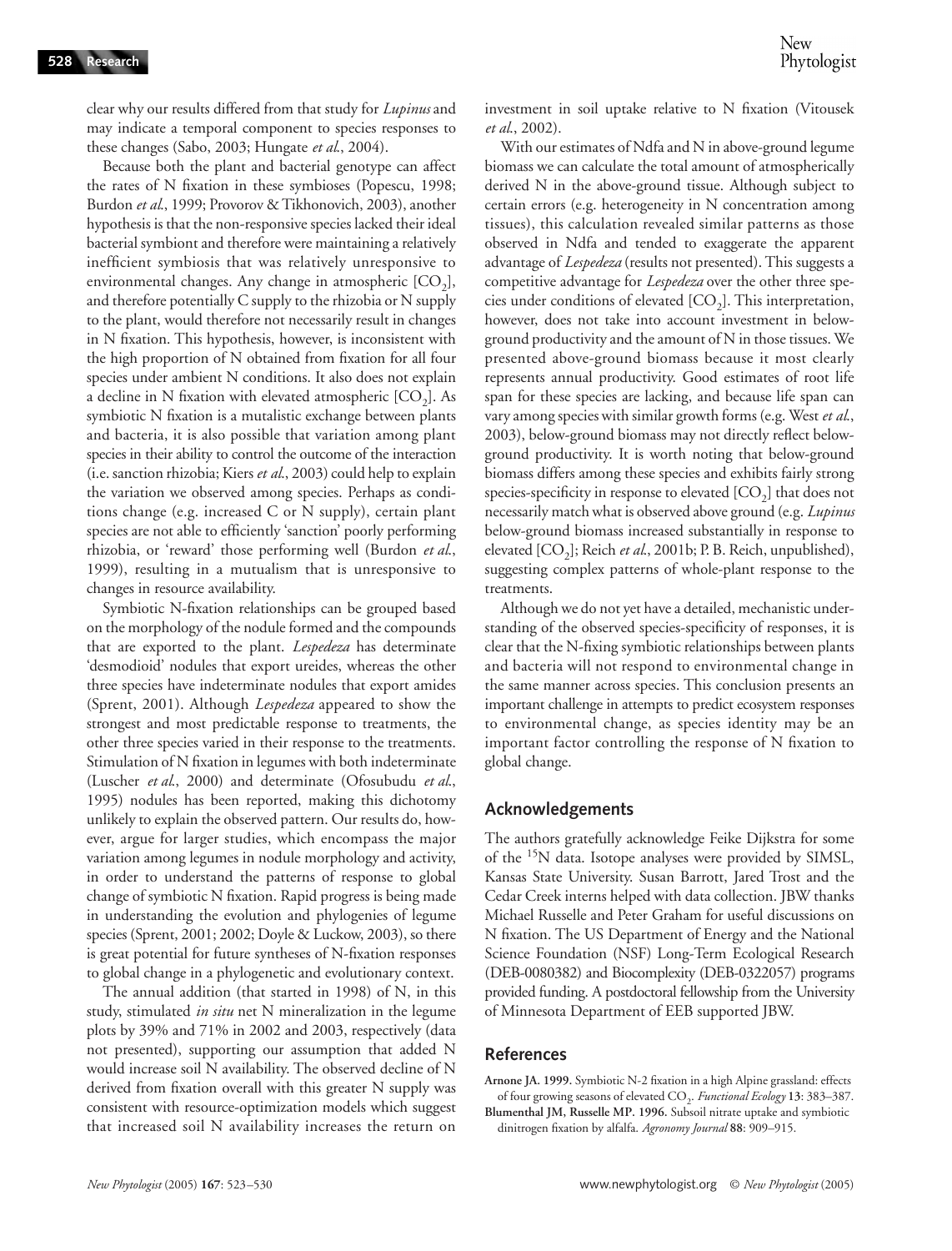- **Burdon J, Gibson A, Searle S, Woods M, Brockwell J. 1999.** Variation in the effectiveness of symbiotic associations between native rhizobia and temperate Australian Acacia: within-species interactions. *Journal of Applied Ecology* **36**: 398–408.
- **Danso SKA, Hardarson G, Zapata F. 1993.** Misconceptions and practical problems in the use of <sup>15</sup>N soil enrichment techniques for estimating N<sub>2</sub> fixation. *Plant and Soil* **152**: 25–52.
- **Doyle JJ, Luckow MA. 2003.** The rest of the iceberg. Legume diversity and evolution in a phylogenetic context. *Plant Physiology* **131**: 900–910.
- **Eriksen J, Høgh-Jensen H. 1998.** Variations in the natural abundance of N-15 in ryegrass/white clover shoot material as influenced by cattle grazing. *Plant and Soil* **205**: 67–76.
- Feng Z, Dyckmans J, Flessa H. 2004. Effects of elevated carbon dioxide concentration on growth and N-2 fixation of young *Robinia pseudoacacia*. *Tree Physiology* **24**: 323–330.
- **Handley LL, Scrimgeour CM. 1997.** Terrestrial plant ecology and N-15 natural abundance: The present limits to interpretation for uncultivated systems with original data from a Scottish old field. In: Begon M**,**  Fitter AH, eds. *Advances in Ecological Research*, Vol. 27. London, UK: Academic Press Ltd, 133–212.
- Hansen JP, Vinther FP. 2001. Spatial variability of symbiotic N<sub>2</sub> fixation in grass-white clover pastures estimated by the 15N isotope dilution method and the natural 15N abundance method. *Plant and Soil* **230**: 257–266.
- **Hartwig UA, Luscher A, Nosberger J, Van Kessel C. 2002.** Nitrogen-15 budget in model ecosystems of white clover and perennial ryegrass exposed for four years at elevated atmospheric pCO (2). *Global Change Biology* **8**: 194–202.
- **Hobbie SE. 1992.** Effects of plant species on nutrient cycling. *Trends in Ecology and Evolution* **7**: 336–339.
- **Høgh-Jensen H, Schjoerring JK. 1997.** Interactions between white clover and ryegrass under contrasting nitrogen availability:  $N<sub>2</sub>$  fixation, N fertilizer recovery, N transfer and water use efficiency. *Plant and Soil* **197**: 187–199.
- **Hooper D, Dukes JS. 2004.** Overyielding among plant functional groups in a long-term experiment. *Ecology Letters* **7**: 95–105.
- **Hooper DU, Vitousek PM. 1997.** The effects of plant composition and diversity on ecosystem processes. *Science* **277**: 1302–1305.
- **Hungate BA, Dijkstra P, Johnson DW, Hinkle CR, Drake BG. 1999.**  Elevated  $CO<sub>2</sub>$  increases nitrogen fixation and decreases soil nitrogen mineralization in Florida scrub oak. *Global Change Biology* **5**: 781–789.
- **Hungate BA, Stilling PD, Dijkstra P, Johnson DW, Ketterer ME,**  Hymus GJ, Hinkle CR, Drake BG. 2004. CO<sub>2</sub> elicits long-term decline in nitrogen fixation. *Science* **304**: 1291.
- **Kiers ET, Rousseau RA, West SA, Denison RF. 2003.** Host sanctions and the legume–rhizobium mutualism. *Nature* **425**: 78–81.
- Körner C. 2000. Biosphere responses to CO<sub>2</sub> enrichment. *Ecological Applications* **10**: 1590–1619.
- **Leadley PW, Niklaus PA, Stocker R, Körner C. 1999.** A field study of the effects of elevated CO<sub>2</sub> on plant biomass and community structure in a calcareous grassland. *Oecologia* **118**: 39–49.
- **Lee TD, Reich PB, Tjoelker MG. 2003a.** Legume presence increases photosynthesis and N concentrations of co-occurring non-fixers but does not modulate their responsiveness to carbon dioxide enrichment. *Oecologia* **137**: 22–31.
- **Lee TD, Tjoelker MG, Reich PB, Russelle MP. 2003b.** Contrasting growth response of an N-2-fixing and non-fixing forb to elevated  $CO_2$ : dependence on soil N supply. *Plant and Soil* **255**: 475–486.
- Lewin KF, Hendrey GR, Nagy J, LaMorte R. 1994. Design and application of a free air carbon dioxide enrichment facility. *Agricultural and Forest Meteorology* **70**: 15–29.
- **Luscher A, Hartwig UA, Suter D, Nosberger J. 2000.** Direct evidence that symbiotic N-2 fixation in fertile grassland is an important trait for a strong response of plants to elevated atmospheric CO<sub>2</sub>. *Global Change Biology* 6: 655–662.
- **Niklaus PA, Leadley PW, Schmid B, Körner C. 2001.** A long-term field study on biodiversity–elevated CO<sub>2</sub> interactions in grassland. *Ecological Monographs* **71**: 341–356.
- **Ofosubudu KG, Noumura K, Fujita K. 1995.** N-2 fixation, N transfer and biomass production of soybean cv. Bragg or it supernodulating NTS1007 and sorghum mixed-cropping at 2 rates of N fertilizer. *Soil Biology and Biochemistry* **27**: 311–317.
- **Pearson HL, Vitousek PM. 2001.** Stand dynamics, nitrogen accumulation, and symbiotic nitrogen fixation in regenerating stands of *Acacia koa*. *Ecological Applications* **11**: 1381–1394.
- **Pearson HL, Vitousek PM. 2002.** Soil phosphorus fractions and symbiotic nitrogen fixation across a substrate-age gradient in Hawaii. *Ecosystems* **5**: 587–596.
- Poorter H, Navas M-L. 2003. Plant growth and competition at elevated CO2: on winners, losers and functional groups. *New Phytologist* **157**: 175–198.
- **Popescu A. 1998.** Contributions and limitations to symbiotic nitrogen fixation in common bean (*Phaseolus vulgaris* L.) in Romania. *Plant and Soil* **204**: 117–125.
- Provorov NA, Tikhonovich IA. 2003. Genetic resources for improving nitrogen fixation in legume-rhizobia symbiosis. *Genetic Resources and Crop Evolution* **50**: 89–99.
- **Rastetter EB, Shaver GR. 1992.** A model of multiple-element limitation for acclimating vegetation. *Ecology* **73**: 1157–1174.
- **Reich PB, Knops J, Tilman D, Craine J, Ellsworth D, Tjoelker MG, Lee T, Naeem S, Wedin D, Bahauddin D, Hendrey G, Jose S, Wrage K.**  2001a. Plant diversity enhances ecosystem responses to elevated CO<sub>2</sub> and nitrogen deposition. *Nature* **410**: 809–810.
- **Reich PB, Tilman D, Craine J, Ellsworth D, Tjoelker MG, Knops J, Wedin D, Naeem S, Bahauddin D, Goth J, Bengtson W, Lee TD. 2001b.** Do species and functional groups differ in acquisition and use of C, N and water under varying atmospheric  $CO<sub>2</sub>$  and N availability regimes? A field test with 16 grassland species. *New Phytologist* **150**: 435–448.
- **Riffkin PA, Quigley PE, Kearney GA, Cameron FJ, Gault RR, Peoples MB, Thies JE. 1999.** Factors associated with biological nitrogen fixation in dairy pastures in south-western Victoria. *Australian Journal of Agricultural Research* **50**: 261–272.
- **Ritchie ME, Tilman D. 1995.** Responses of legumes to herbivores and nutrients during succession on a nitrogen-poor soil. *Ecology* **76**: 2648–2655.
- **Sabo A. 2003.** Responses of phenology and changes in nitrogen uptake of grassland species to elevated carbon dioxide, nitrogen fertilization, and interspecific competition. MS Thesis, University of Minnesota, St Paul, USA.
- **Shabayev VP, Smolin VY, Mudrik VA. 1996.** Nitrogen fixation and CO<sub>2</sub> exchange in soybeans (*Glycine max* L.) inoculated with mixed cultures of different microorganisms. *Biology and Fertility of Soils* **23**: 425–430.
- **Shearer G, Kohl D. 1991.** The <sup>15</sup>N natural abundance method for measuring biological nitrogen fixation: practicalities and possibilities. In: Flitton SP, ed. *Stable Isotopes in Plant Nutrition, Soil Fertility and Environmental Studies.* Vienna, Austria: International Atomic Energy Association, 103–115.
- **Soussana JF, Hartwig UA. 1996.** The effects of elevated CO<sub>2</sub> on symbiotic N-2 fixation: a link between the carbon and nitrogen cycles in grassland ecosystems. *Plant and Soil* **187**: 321–332.
- **Sprent JI. 2001.** *Nodulation in Legumes*. Kew, UK: Royal Botanic Gardens. **Sprent J. 2002.** Knobs, knots and nodules – the renaissance in legume
- symbiosis research. *New Phytologist* **153**: 2–6. **Teyssonneyre F, Picon-cochard C, Falcimagne R, Soussana JF. 2002.**
- Effects of elevated  $CO<sub>2</sub>$  and cutting frequency on plant community structure in a temperate grassland. *Global Change Biology* **8**: 1034–1046.
- **Tilman D. 1984.** Plant dominance along an experimental nutrient gradient. *Ecology* **65**: 1445–1453.